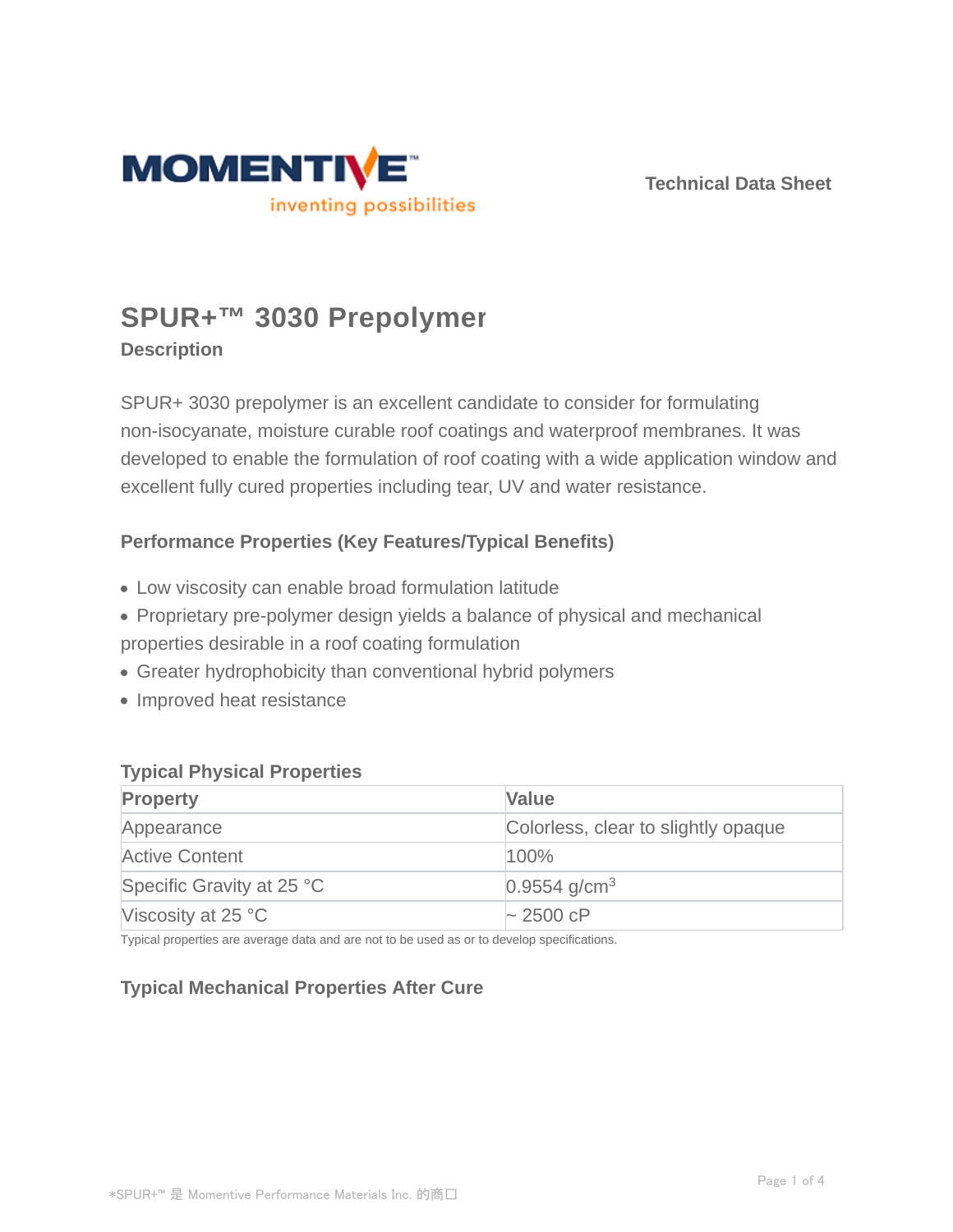| <b>Property</b>                 | Value |
|---------------------------------|-------|
| Tensile Strength at Break (psi) | 600   |
| Elongation at Break (%)         | 180   |
| Modulus at 100% Extension (psi) | 220   |
| Hardness Shore A                |       |

Typical properties are average data and are not to be used as or to develop specifications.

The prepolymer was cured via the addition of 1% Fomrez† UL-28 & 0.5% DEMDD in a humidity chamber at 23 °C and 50% relative humidity for ten days, and then tested according to ASTM D412 for tensile properties and ASTM C661 for hardness.

#### **Patent Status**

Nothing contained herein shall be construed to imply the nonexistence of any relevant patents or to constitute the permission, inducement or recommendation to practice any invention covered by any patent, without authority from the owner of the patent.

### **Product Safety, Handling and Storage**

Customers should review the latest Safety Data Sheet (SDS) and label for product safety information, safe handling instructions, personal protective equipment if necessary, emergency service contact information, and any special storage conditions required for safety. Momentive Performance Materials (MPM) maintains an aroundthe-clock emergency service for its products. SDS are available at www.momentive.com or, upon request, from any MPM representative. For product storage and handling procedures to maintain the product quality within our stated specifications, please review Certificates of Analysis, which are available in the Order Center. Use of other materials in conjunction with MPM products (for example, primers) may require additional precautions. Please review and follow the safety information provided by the manufacturer of such other materials.

#### **Limitations**

Customers must evaluate Momentive Performance Materials products and make their own determination as to fitness of use in their particular applications.

**Contact Information** Email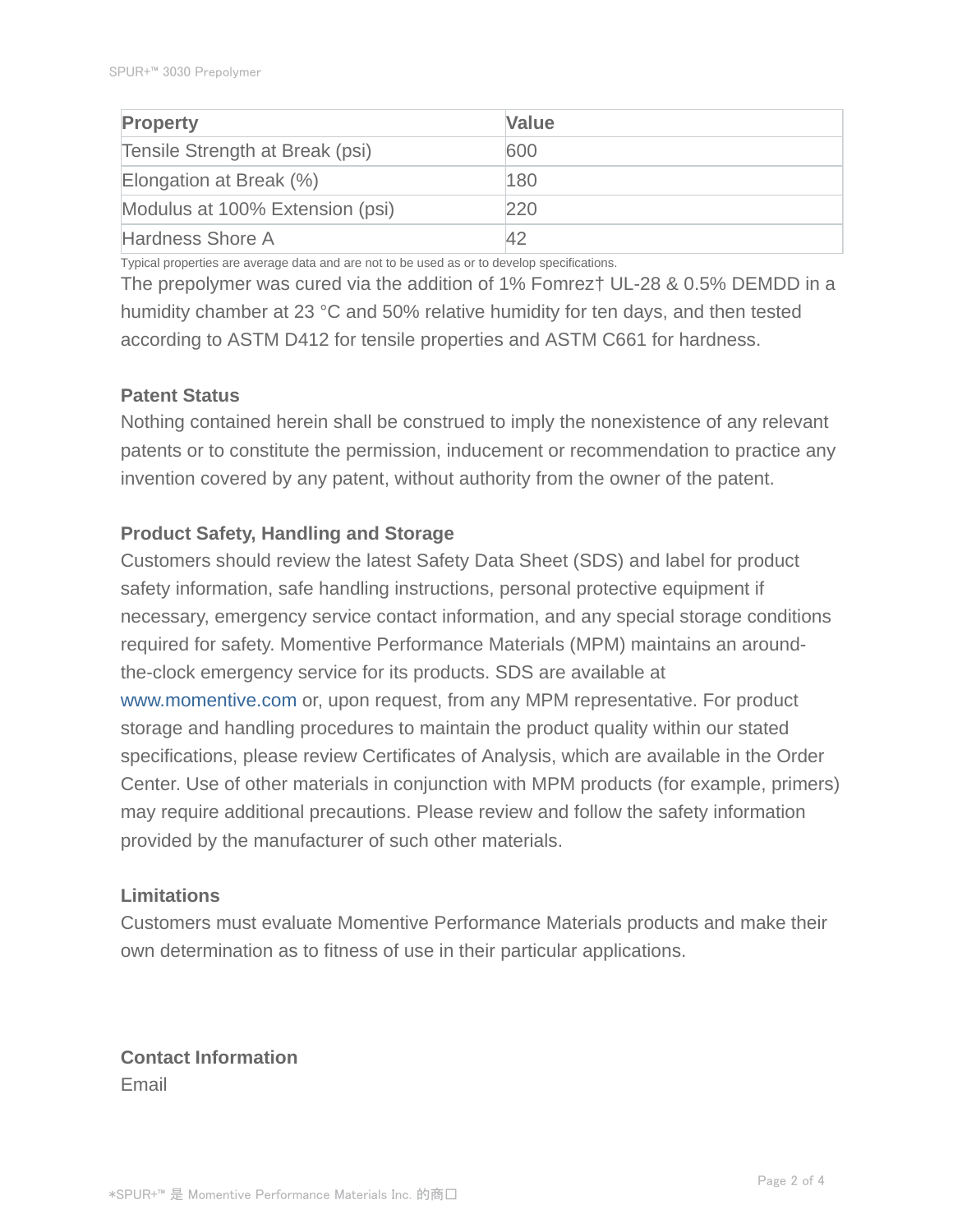#### commercial.services@momentive.com

## **Telephone**

| <b>Americas</b>                | <b>Latin America</b>                                      | <b>EMEAI- Europe, Middle</b><br>East, Africa & India                                                                            | <b>ASIA PACIFIC</b>                                                          |
|--------------------------------|-----------------------------------------------------------|---------------------------------------------------------------------------------------------------------------------------------|------------------------------------------------------------------------------|
| +1 800 295 2392<br>Toll free*  | <b>Brazil</b><br>+55 11 4534 9650                         | <b>Europe</b><br>+390510924300                                                                                                  | <b>China</b><br>800 820 0202                                                 |
| +704 805 6946<br>Direct Number | <b>Direct Number</b>                                      | Direct number                                                                                                                   | Toll free<br>+86 21 3860 4892<br>Direct number                               |
| *All American<br>countries     | <b>Mexico</b><br>+52 55 2169 7670<br><b>Direct Number</b> | India, Middle East &<br><b>Africa</b><br>+ 91 44 71212207<br>Direct number*<br>*All Middle Eastern<br>countries, Africa, India, | Japan<br>+81 3 5544 3111<br>Direct number<br><b>Korea</b><br>+82 2 6201 4600 |

For literature and technical assistance, visit our website at: www.momentive.com

#### **DISCLAIMER:**

**THE MATERIALS, PRODUCTS AND SERVICES OF MOMENTIVE PERFORMANCE MATERIALS INC. AND ITS SUBSIDIARIES AND AFFILIATES (COLLECTIVELY "SUPPLIER"), ARE SOLD SUBJECT TO SUPPLIER'S STANDARD CONDITIONS OF SALE, WHICH ARE INCLUDED IN THE APPLICABLE DISTRIBUTOR OR OTHER SALES AGREEMENT, PRINTED ON THE BACK OF ORDER ACKNOWLEDGMENTS AND INVOICES, AND AVAILABLE UPON REQUEST. ALTHOUGH ANY INFORMATION, RECOMMENDATIONS, OR ADVICE CONTAINED HEREIN IS GIVEN IN GOOD FAITH, SUPPLIER MAKES NO WARRANTY OR GUARANTEE, EXPRESS OR IMPLIED, (i) THAT THE RESULTS DESCRIBED HEREIN WILL BE OBTAINED UNDER END-USE CONDITIONS, OR (ii) AS TO THE EFFECTIVENESS OR SAFETY OF ANY DESIGN INCORPORATING ITS PRODUCTS, MATERIALS, SERVICES, RECOMMENDATIONS OR ADVICE. EXCEPT AS PROVIDED IN SUPPLIER'S STANDARD CONDITIONS OF SALE, SUPPLIER AND ITS REPRESENTATIVES SHALL IN NO EVENT BE RESPONSIBLE FOR ANY LOSS RESULTING FROM ANY USE OF ITS MATERIALS, PRODUCTS**